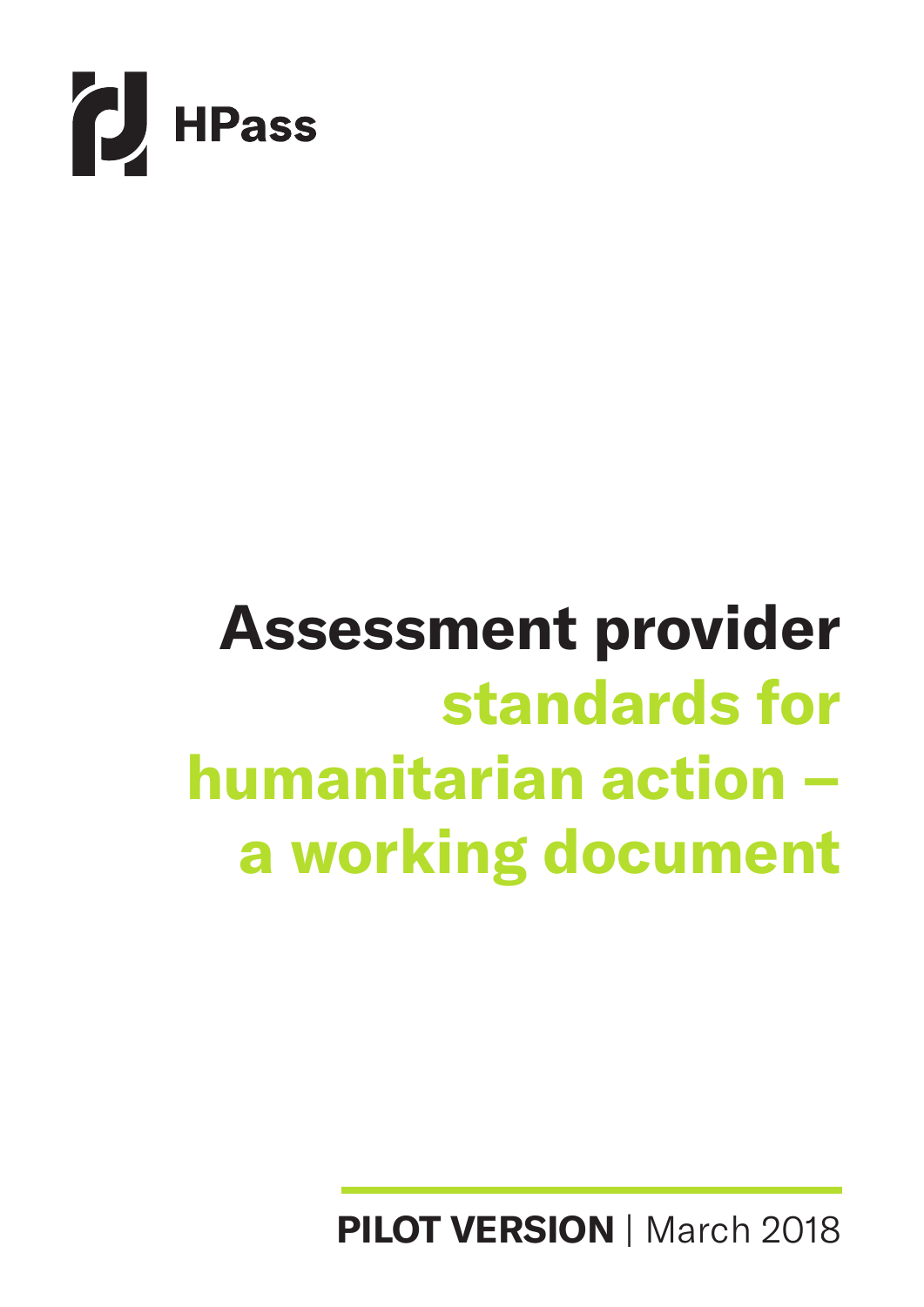# **Glossary**

#### **You (the assessment provider)**

– organisations, companies, departments, groups and institutes providing competency assessment services to anyone involved in humanitarian action.

**Assessment services** – services you offer to candidates to assess competencies, knowledge, skills and attitudes.

**Candidates** – people whose competencies are being assessed.

**Competencies** – a set of behaviours a person must demonstrate, based on their knowledge, skills and experiences, to perform effectively in a given situation.

#### **Competency frameworks**

– an established group of competencies needed to carry out specific roles.

**Humanitarian action** – action taken to save lives, reduce suffering and maintain human dignity during and after crises and natural disasters, as well as action taken to prevent and prepare for them. (Adapted from ALNAP's Evaluation of Humanitarian Action Guide 2016, page 369.)

**Key actions** – actions you take to achieve the standards.

**Modality** – the method you use to carry out assessments, for example online tests, simulation exercises, oral exams and written tests.

#### **People involved in humanitarian**

**action** – anyone who works to meet the needs of communities that are vulnerable to or affected by crises, for example nongovernmental organisation (NGO) staff , community members, volunteers, government staff and donors.

**Resources** – money, materials, staff and other assets that a person or organisation needs to be able to carry out their work.

**Standards** – requirements, specifications, guidelines or characteristics that can be used consistently to make sure that materials, products, processes and services are fit for their purpose (ISO definition https:// www.iso.org/standards.html ). In this document they describe what you should do to meet the overall commitment that people involved in humanitarian action are able to provide a record showing that they have the competencies to carry out humanitarian work, which will lead to better employment and volunteering opportunities.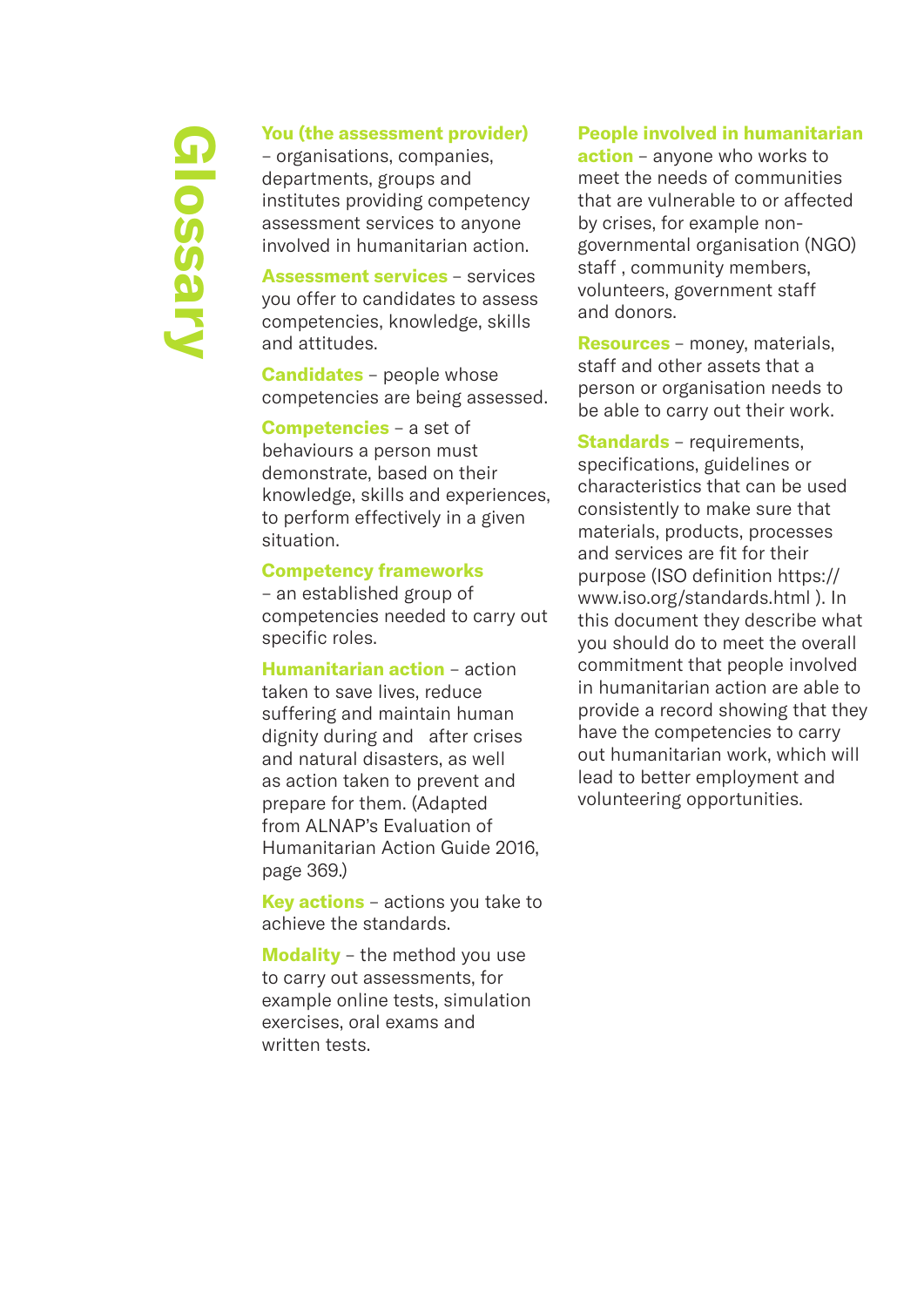Published by: Quality Assessment and Learning Centre

Email: **a.ouerdane@institutbioforce.fr** Website: h**ttp://www.humanitarianleadershipacademy. org/collaboration-centres/** 

The assessment provider standards aim to improve the quality of assessment linked to humanitarian action and give people confidence in their ability to help communities who are vulnerable to or affected by crises.

These standards are based on extensive consultation by a consortium made up of the Bioforce Institute, the Humanitarian Leadership Academy, Pearson and RedR UK. They are the result of a joint drafting process involving many people and organisations, and do not represent the views of any one organisation.

### **Acknowledgements**

We would like to thank the following people who helped to develop the standards by sharing their experience and good practices during the consultation and by giving feedback on the drafts and being ready to pilot them.

The teams from the Bioforce Institute, the Humanitarian Leadership Academy, Pearson and RedR UK

Those who took part in the consultation workshop

The people we interviewed and those who responded to our surveys and questionnaires

The writers who helped us review the standards after the consultation stage

The advisors who helped us review all the different versions of the standards and who also contributed to their development in other ways

This section will be revised and completed in preparation of the final version of the standards.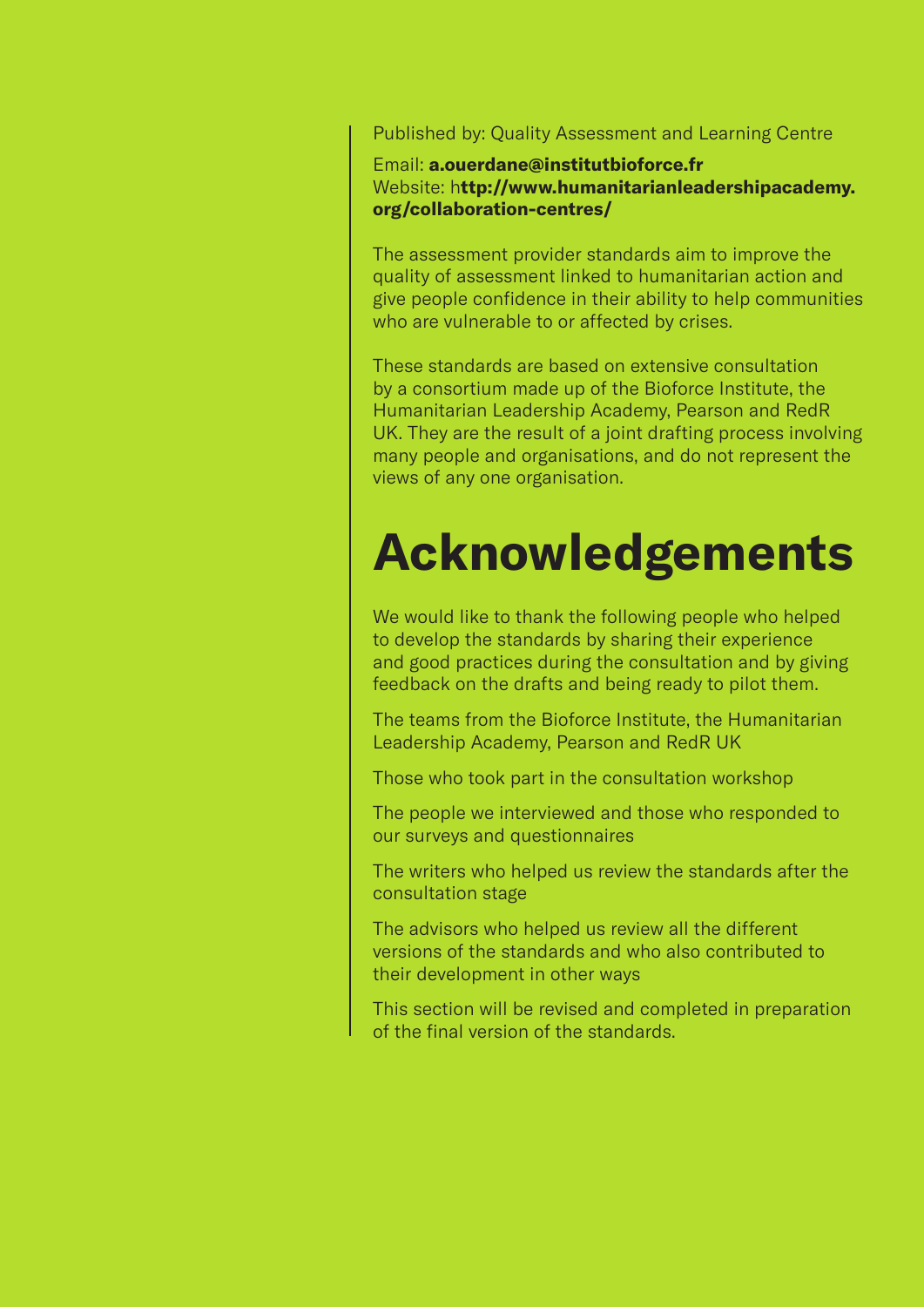## **Contents** Contents

| <b>Introduction</b>                                  |  |
|------------------------------------------------------|--|
| <b>Principles</b>                                    |  |
| <b>Overview of assessment provider standards</b>     |  |
| <b>Assessment provider standards and key actions</b> |  |



**These standards provide criteria to measure the quality of assessment that you are providing. You can use them as a basis for checking your performance and to guide improvements.** 

## **Introduction**

#### **What are the assessment provider standards?**

These standards provide criteria to measure the quality of assessment that you are providing. You can use them as a basis for checking your performance and to guide improvements.

We have designed them for organisations, companies, departments and institutes who provide assessment services to anyone involved in humanitarian action.

If you meet these standards, you are contributing to the overall commitment that people involved in humanitarian action are able to provide a record showing that they have the competencies to carry out humanitarian work, which will lead to better employment and volunteering opportunities.

#### **Background**

Since 2012, an initiative led by 22 key-sector organisations has aimed to develop a way of displaying learning credentials and experience of humanitarian work (HPass). One of the aims of the initiative was to give people credentials they could show to employers so that they could quickly begin work in humanitarian organisations.

HPass is a step towards making the humanitarian sector as professional as it possibly can be, with the highest levels of competence and integrity. To achieve this, we will need to:

- $\blacksquare$  establish the main competencies that are needed;
- $\blacksquare$  provide high-quality learning and assessment of these competencies; and
- **n** recognise skills, experience and learning.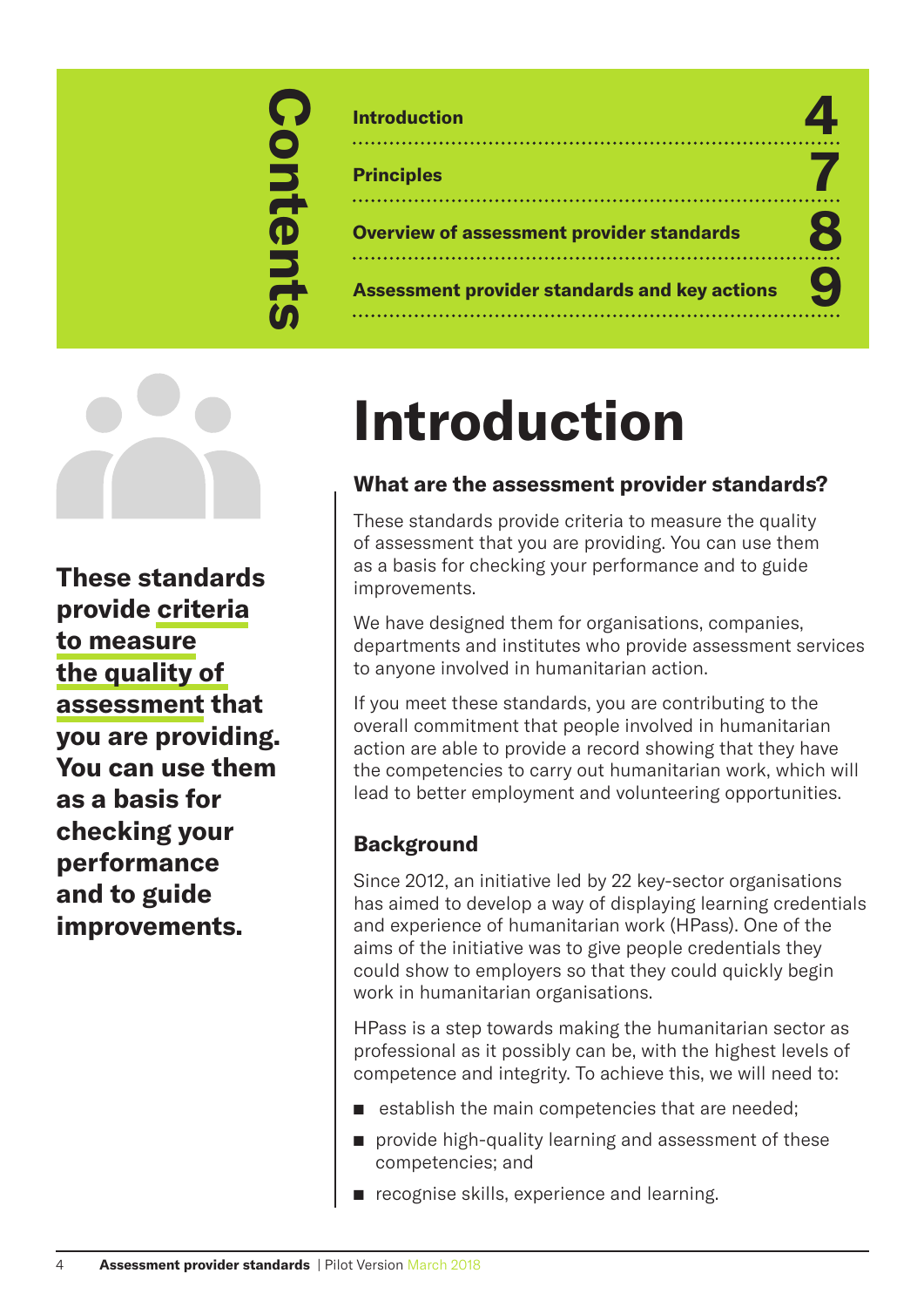**There are seven assessment provider standards, each with associated key actions.** 

The preliminary HPass inception report, commissioned by the Humanitarian Leadership Academy (the Academy), showed that learning and assessment providers would welcome standards that can measure the quality of their services (HPI Inception Reports, Outputs 2 and 3, 2016 (unpublished material)). Many learning and assessment providers invest considerable resources in making sure their services are of a high quality. However, the report found that while providers used some internal and external standards, there was no single, affordable standard that was widely accepted or which directly met their needs.

In 2017, we (the Academy, the Bioforce Institute, Pearson Education, and RedR UK) formed a consortium to help develop a quality framework for providing learning and assessment, including standards, quality-assurance tools and guidance material.

#### **How the standards were developed**

IIn February 2017 we began a comprehensive consultation to design the standards. Before the consultation, we decided the key questions we would ask people. We asked the questions using a virtual notepad, in the four languages chosen for the standards: Arabic, English, French, and Spanish. This first set of questions focused on what highquality training and assessment mean.

This phase of consultation led to the first version of the standards, which was reviewed by an advisory group chosen from key-sector stakeholders and a management group representing all consortium partners. We then drafted a version to use in the face-to-face consultation phase. Faceto-face consultation took place between May and July 2017 in seven international regions. 163 people took part from 16 countries and 102 organisations. We carried out 55 semistructured interviews with 70 stakeholders and held three focus group discussions, which 12 people took part in.

To try to reach as many stakeholders as possible, we carried out an online consultation survey in July 2017. This survey was completed by 148 people.

A writers' group, made up of interested stakeholders identified during the face-to-face consultation, reviewed the consultation findings. The group included 55 people from 14 countries.

Overall, 408 stakeholders from 382 organisations from more than 60 countries contributed to the content of these standards.

The need to make sure that the standards can be qualityassured was a theme that ran through all stages of the consultation.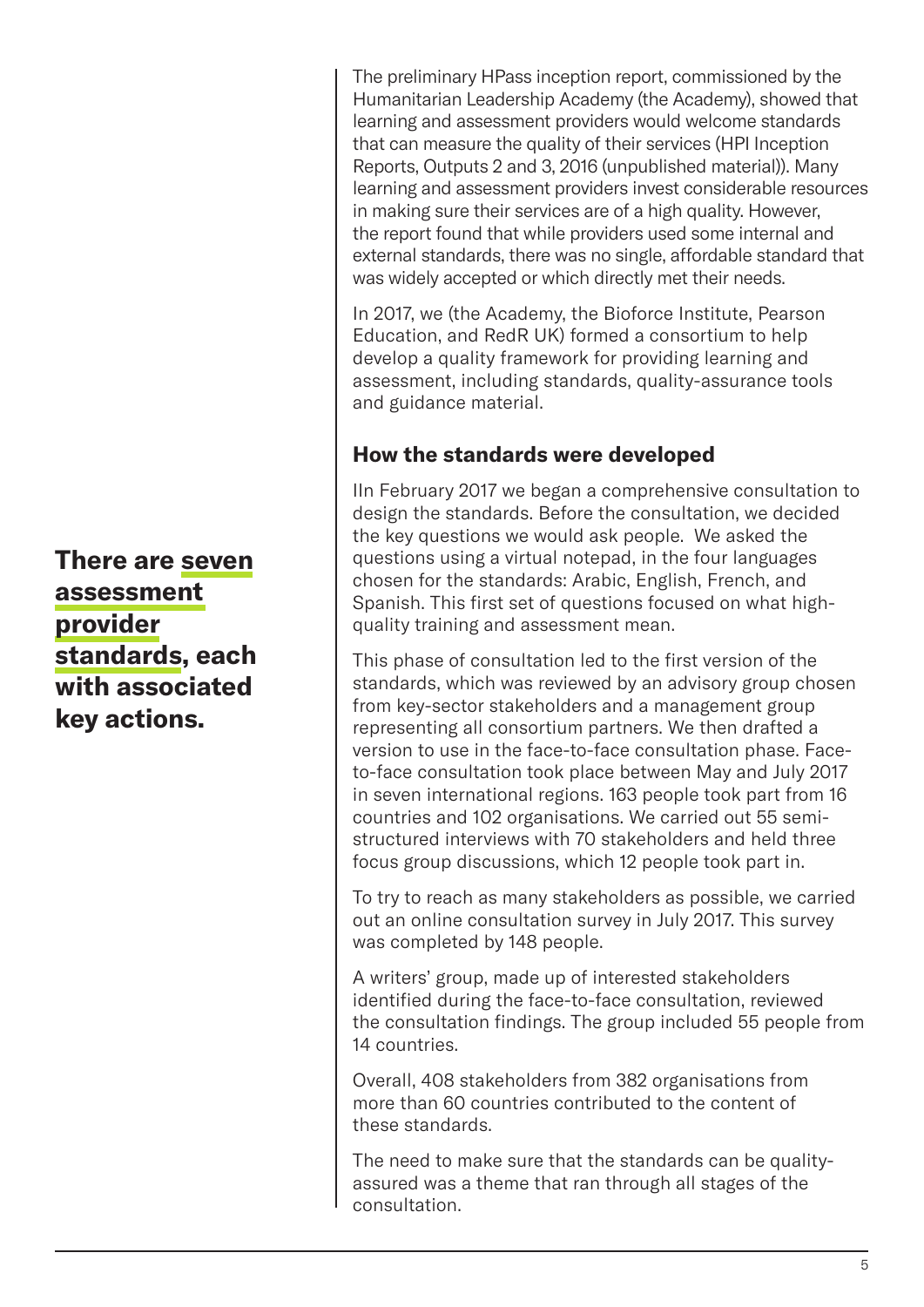#### **What the standards cover**

We have developed these standards to meet the assessment needs of people who respond to crises, including those working in preparedness, prevention and recovery.

People working in development and other areas closely linked to humanitarian action may also find that these standards apply, although they may need to be adapted to specific needs and contexts.

The standards are meant to support national regulations (where they exist), not replace them. They offer you the opportunity to compare your services with similar providers working in other parts of the world.

#### **Who are these standards for?**

We have designed these standards for organisations, companies, departments and institutes who provide assessment services to anyone involved in humanitarian action. You can use them to guide external assessment, or include them as part of your human resources role.

Assessment services may take place:

- $\blacksquare$  at the end of the learning process;
- during recruitment activities:
- as part of professional development and progression; or
- $\blacksquare$  at any point when a staff member or candidate wants to have their competencies assessed.

These standards apply to all assessment providers, whatever their size and the scope of their services.

#### **Structure**

There are seven assessment provider standards, each with associated key actions. Standards 1 to 3 cover the assessment cycle logic, and standards 4 to 7 describe support processes and requirements. Together they contribute to the overall commitment that people involved in humanitarian action are able to provide a record showing that they have the competencies to carry out humanitarian work, which will lead to better employment and volunteering opportunities.

- n The **standards** describe what you need to do to meet the overall commitment.
- Each standard has associated **key actions** that you need to carry out.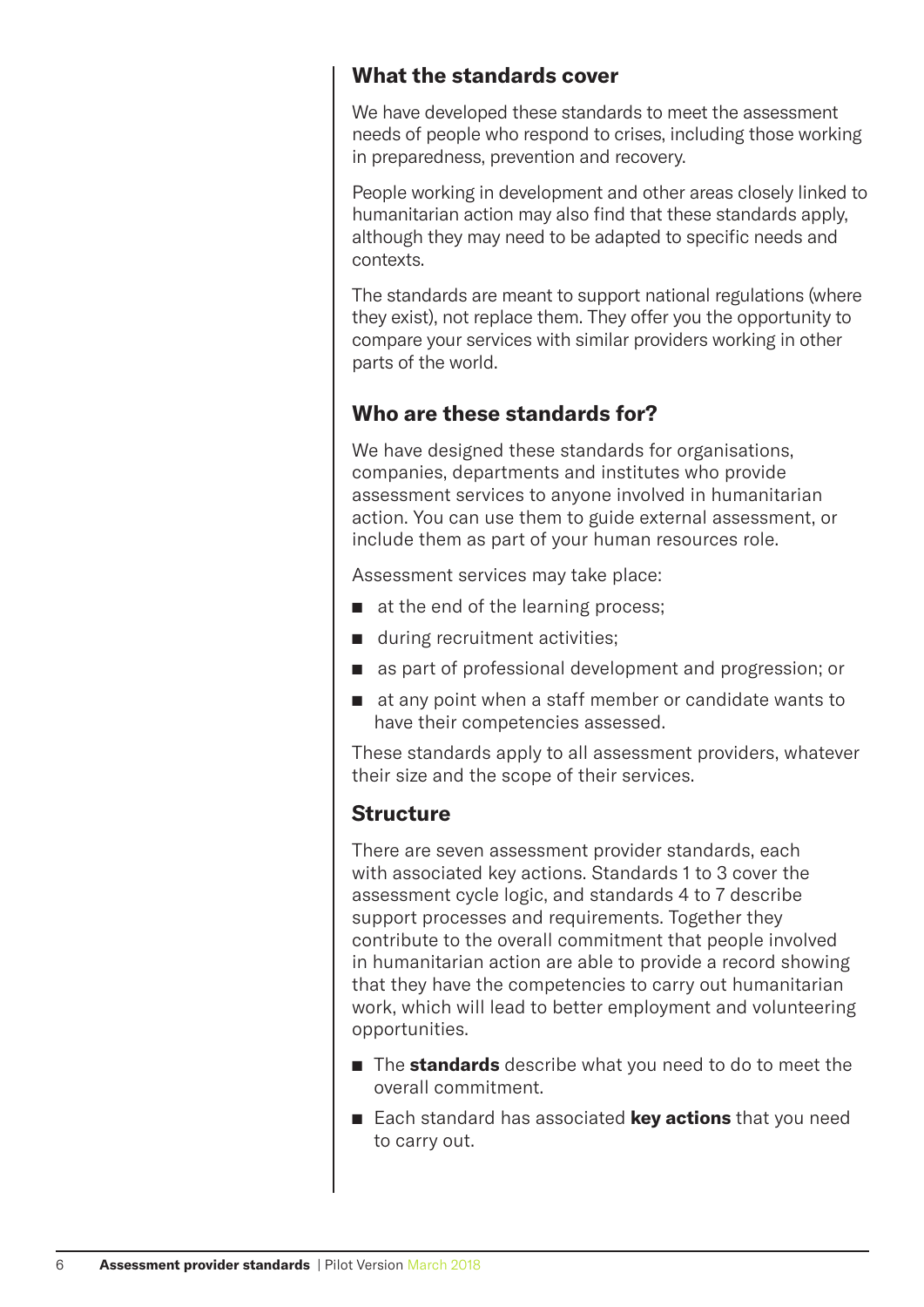The following three **principles** support the standards.

- Accessibility
- Impartiality
- $\bullet$  Inclusivity
- Candidates comment on each standard and demonstrate what they experience when a standard is met.

#### **How to use the standards**

We have designed the standards so that they are flexible enough to be used by different types of assessment providers and circumstances in different regions, countries, areas and communities.

To meet the standards, you must carry out the key actions. Key actions are **what need to be in place** to make sure the assessment services are of a high quality. There is more information and guidance on how to carry out the key actions in the handbook that accompanies this document.

There is also a quality-assurance mechanisms manual, which will tell you how to measure, and show evidence of, key actions.

## **Principles**

Humanitarian action is generally guided by the principles of humanity, neutrality, impartiality and independence. We have created these standards with these principles in mind because their goal is to contribute to more effective humanitarian action.

To help you provide high-quality assessment we have also identified the following three principles.

**Accessibility:** Aim to reach those who have limited or no access to learning and assessment opportunities. Also look at barriers to taking part in learning or assessment processes (these may include location and financial restrictions, language skills, literacy and numeracy levels, and physical, mental, intellectual or sensory impairments).

**Impartiality:** Carry out processes and treat people fairly and equally.

**Inclusivity:** Include everyone, whatever their age, sex, marital status, race, nationality, disability, religious or other beliefs, sexuality, or social or educational background.



**To help you provide high-quality assessment we have also identified the following three principles.**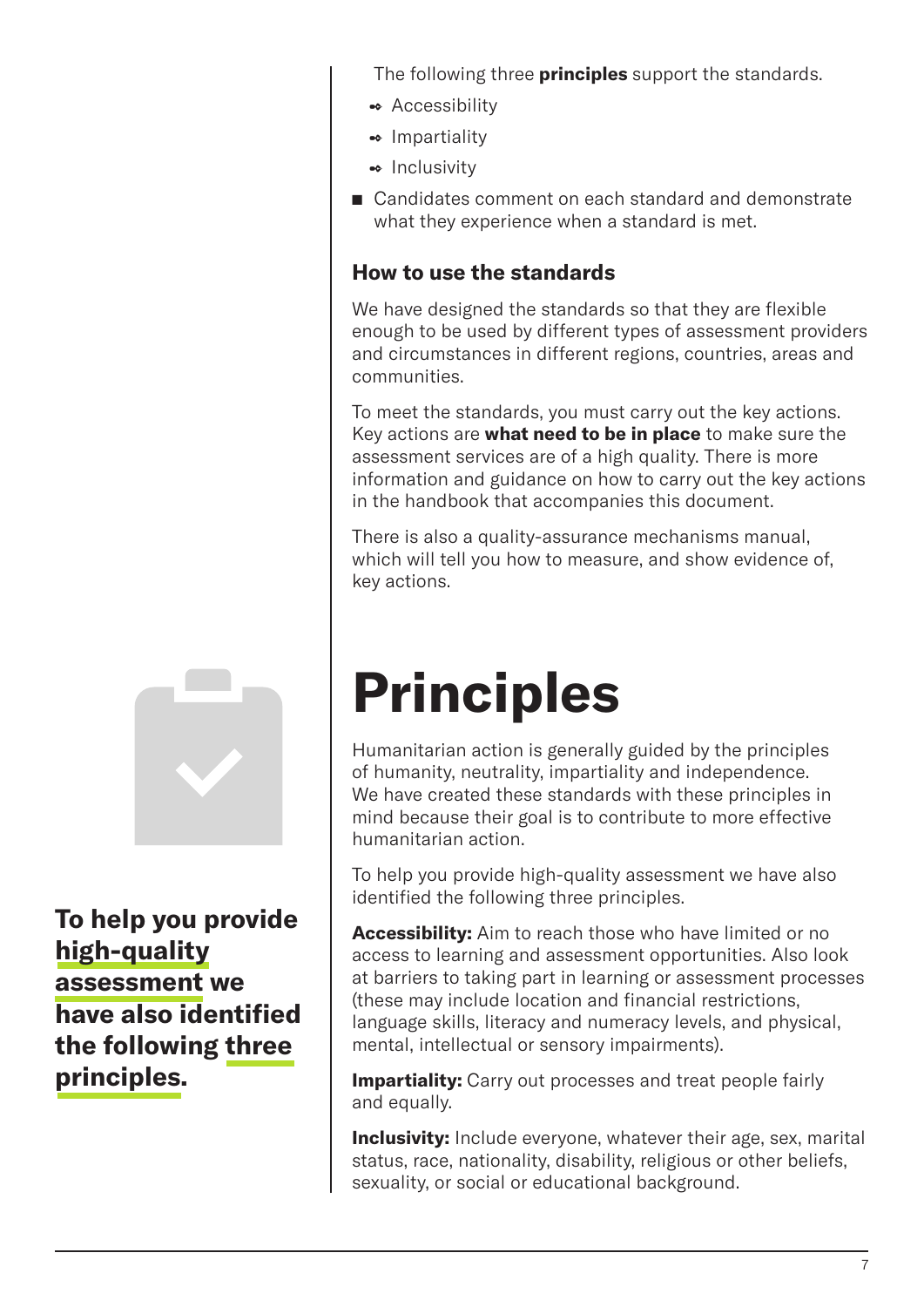### **Overview of the assessment provider standards**

#### **Overall commitment**

People involved in humanitarian action are able to provide a record showing that they have the competencies to carry out humanitarian work, which will lead to better employment and volunteering opportunities.

#### **Standard 1 – Analysis**

Relevant assessment needs are identified.

#### **Standard 2 – Design**

Assessment programmes are designed and prepared according to identified needs.

**Standard 3 – Delivery** Assessments are delivered effectively and accurately.

#### **Standard 4 – Evaluation and accountability** The quality of assessment services is maintained and improved.

**Standard 5 – Resources** There are enough appropriate resources.

**Standard 6 – Communication**  Communication is open and accessible.

**Standard 7 – Administration**  Administration systems are secure and accurate.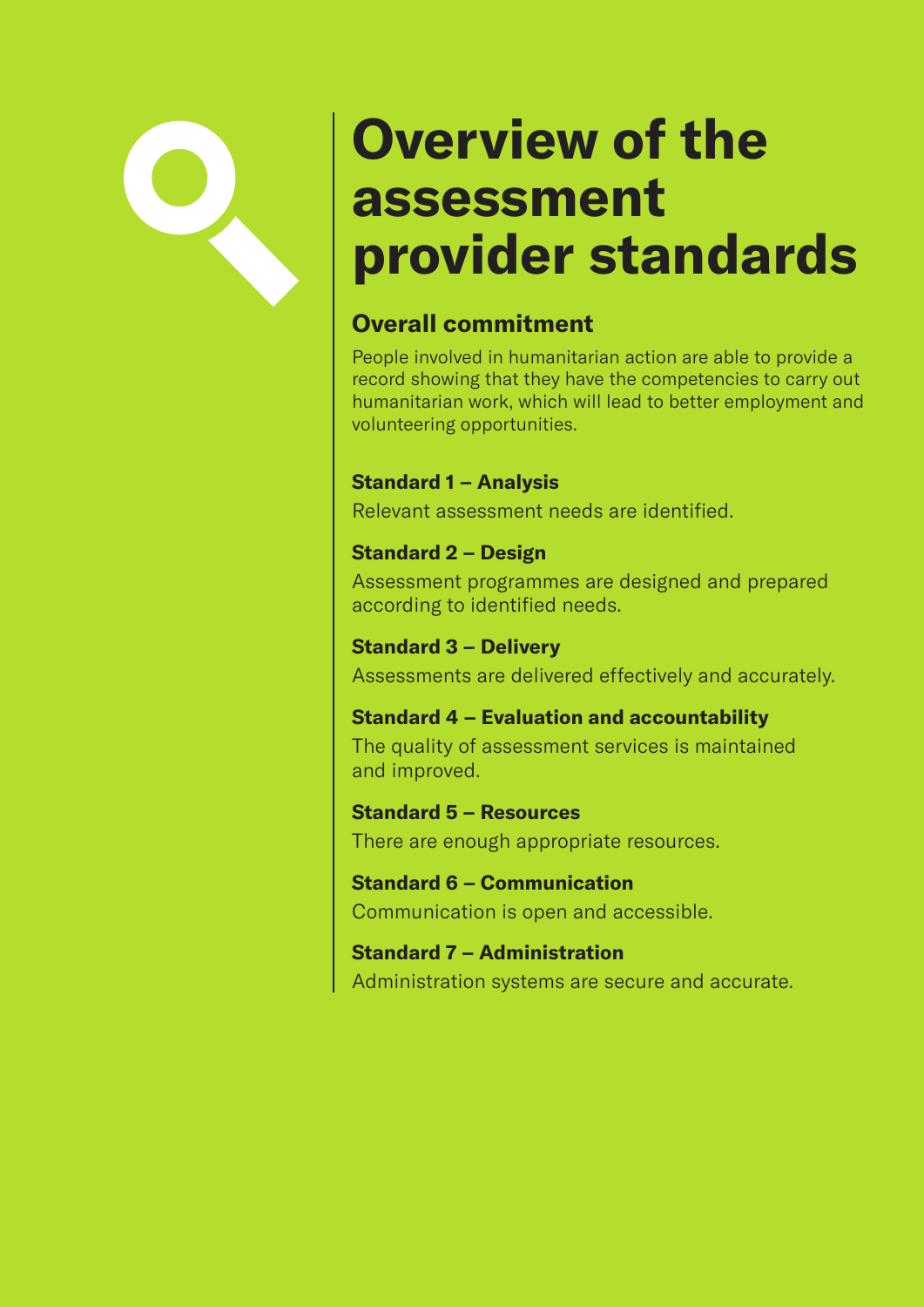



## **1 Standard 1 – Analysis**

#### **Relevant assessment needs are identified**

#### **Key actions**

You will:

| 1.1              |              | $\vee$ identify and evaluate candidates' overall objectives<br>for the assessment;                 |
|------------------|--------------|----------------------------------------------------------------------------------------------------|
| 1.2 <sup>°</sup> | $\mathbf{v}$ | list the specific areas of competence that<br>candidates are to be assessed against;               |
| 1.3              |              | $\vee$ identify existing competency frameworks within<br>humanitarian and other sectors;           |
| $1.4^{\circ}$    | V.           | analyse the relevance of the identified competency<br>frameworks;                                  |
| $1.5^{\circ}$    |              | $\triangleright$ select and use existing relevant competency<br>frameworks or create new ones; and |
| 1.6              |              | $\vee$ decide on appropriate assessment modalities for<br>the candidate.                           |

The competency framework helps me to understand the requirements for my job.

Now I know the competencies I have which are relevant to the sector and can be recognised.

This assessment provider is familiar with the competencies relevant for people like me who want to help those who are affected by disasters.

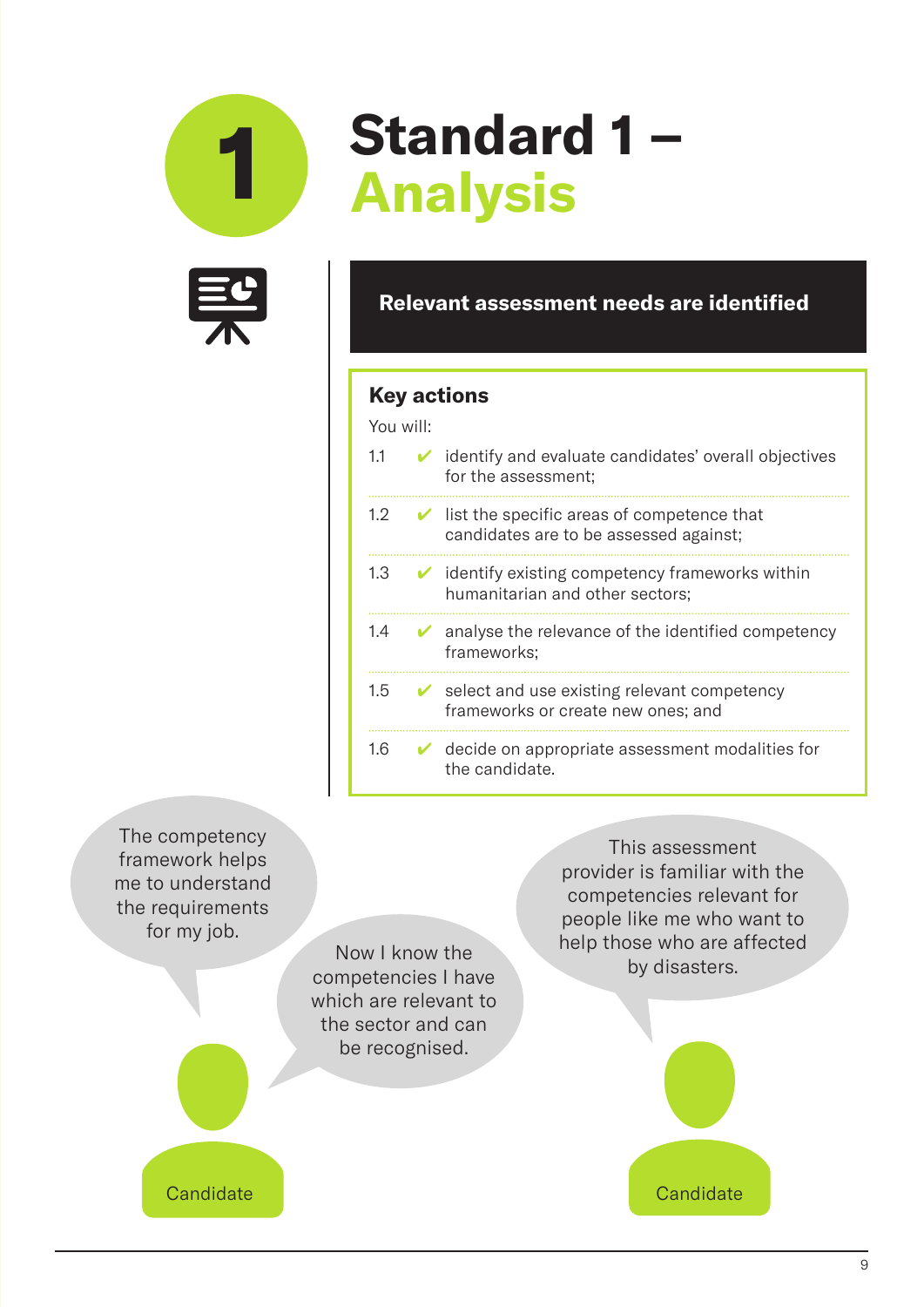



## **2 Standard 2 – Design**

#### **Assessment programmes are designed and prepared according to identified needs**

#### **Key actions**

You will:

| 2.1  | based on the competency frameworks you have<br>selected, define measurable assessment objectives<br>in terms of the knowledge, skills or full<br>competencies that candidates will be able to<br>demonstrate through the assessment; |
|------|--------------------------------------------------------------------------------------------------------------------------------------------------------------------------------------------------------------------------------------|
| 2.2  | $\triangleright$ have clearly defined criteria for candidates to<br>be assessed against from the selected competency<br>frameworks;                                                                                                  |
| 2.3  | $\triangleright$ choose and plan the steps for a consistent, inclusive<br>and impartial assessment process;                                                                                                                          |
| 2.4. | define the expected outcomes of each step of the<br>assessment process; and                                                                                                                                                          |
| 2.5  | $\triangleright$ choose or create appropriate assessment tools for<br>each step of the process.                                                                                                                                      |

I know exactly what to expect before, during and after the assessment.

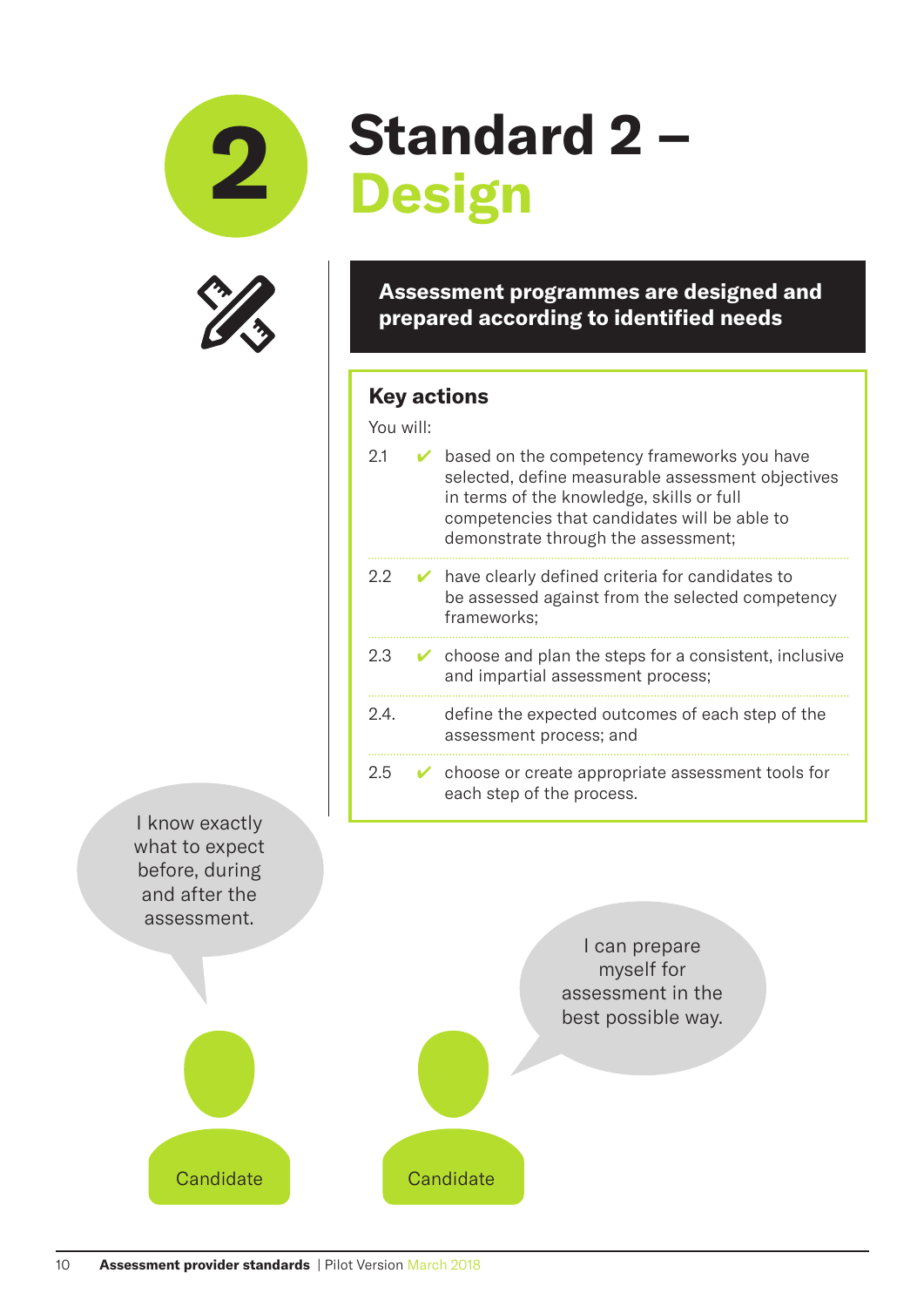

## **3 Standard 3 – Delivery**

**Assessments are delivered effectively and accurately**

#### **Key actions**

#### You will:

| 3.1 |              | carry out assessments as designed;                                                                                                          |
|-----|--------------|---------------------------------------------------------------------------------------------------------------------------------------------|
| 3.2 | $\mathbf{z}$ | make sure the results of assessments are<br>interpreted in a standardised and impartial way, and<br>that they are based on evidence;        |
| 3.3 |              | $\triangleright$ create a safe environment in which to deliver clear,<br>standardised and impartial assessments;                            |
| 3.4 |              | $\triangleright$ have in place reasonable measures to make sure<br>candidates are safe and secure and that their<br>wellbeing is protected. |
| 3.5 |              | monitor candidates' progress;                                                                                                               |
| 3.6 |              | $\vee$ deliver assessment reports (and recognised badges<br>and certificates if available).                                                 |

I feel treated with respect and fairness by all staff during my assessment. I can see that care was taken to make sure candidates are assessed in an impartial way.



The assessment allows me to demonstrate my competencies.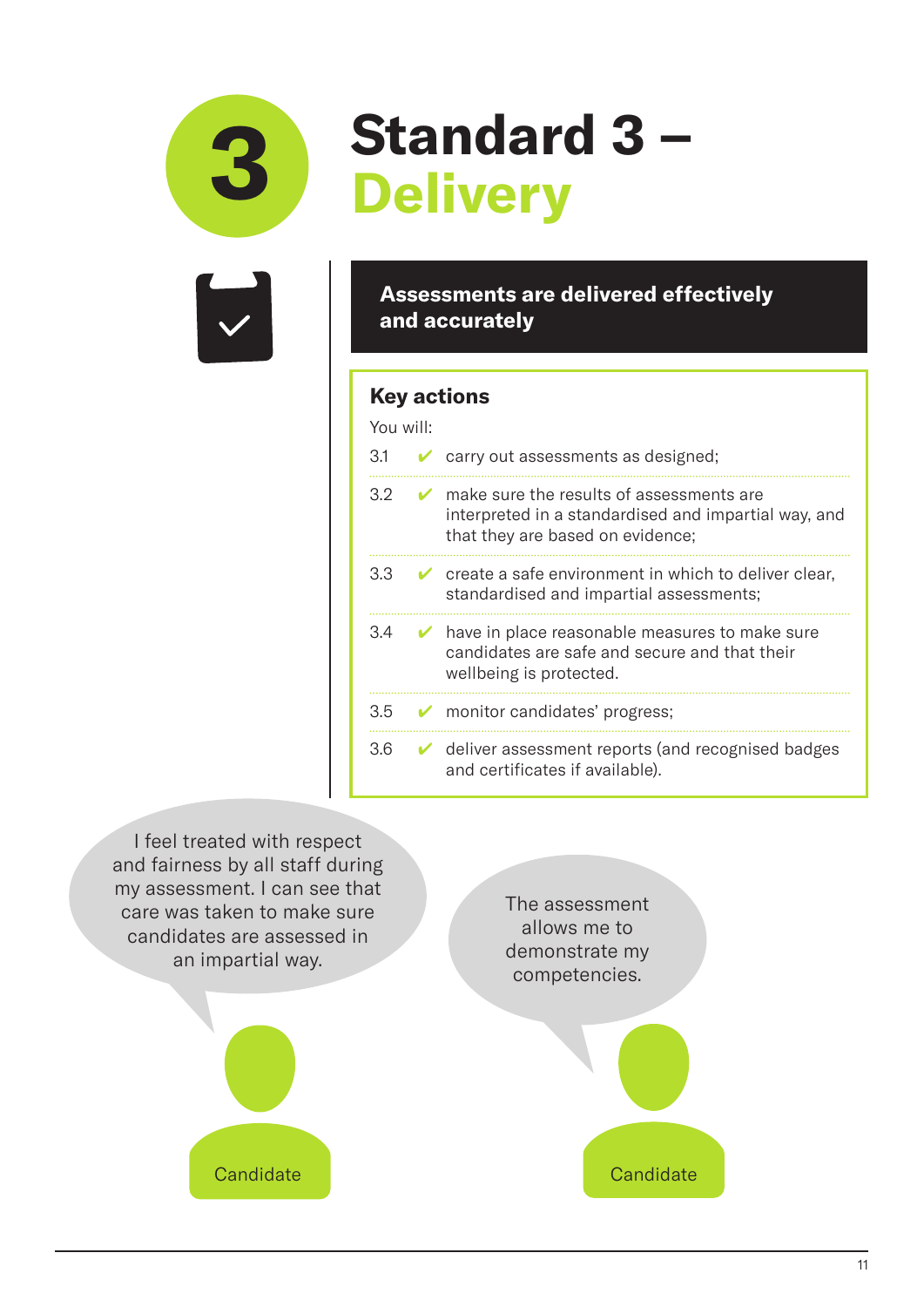



### **Standard 5 – Evaluation and accountability**

**The quality of assessment services is maintained and improved** 

#### **Key actions**

| You will: |   |                                                                                                                                                        |
|-----------|---|--------------------------------------------------------------------------------------------------------------------------------------------------------|
| 4.1       |   | $\vee$ design and put in place methods of monitoring and<br>evaluating assessment services;                                                            |
| 4.2       | V | use transparent and accessible methods to receive<br>and give open feedback;                                                                           |
| 4.3       |   | $\mathcal V$ record and deal with concerns and complaints; and                                                                                         |
| 44        |   | use lessons learnt and best practice to guide<br>change, encourage continuous improvement and<br>make sure assessment services remain fit for purpose. |

 The assessment provider is concerned with quality assurance and they try to improve the assessment process continuously. I'm confident that they are accountable and I know that my opinion will be taken into account with regards to the whole assessment experience.

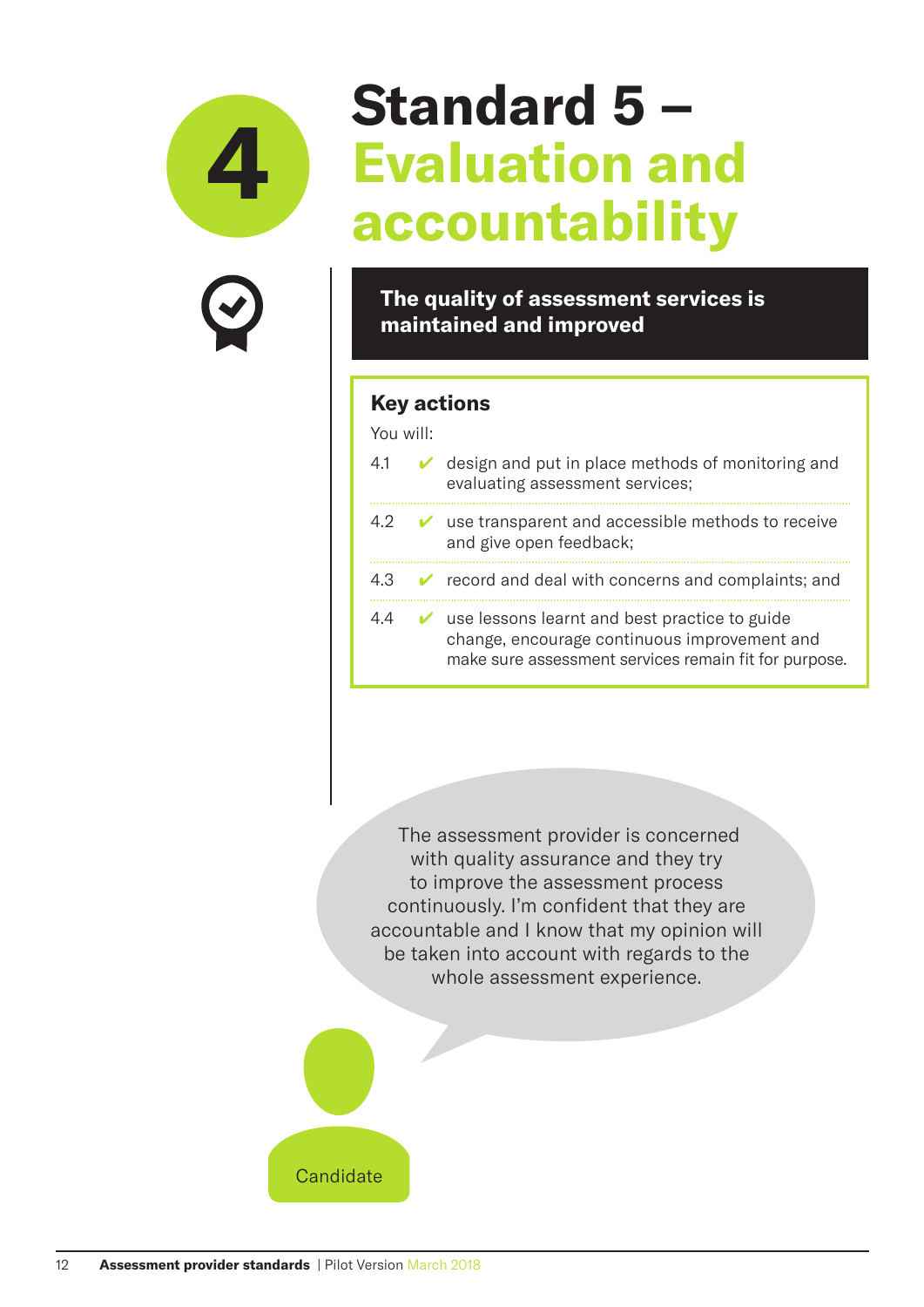



## **5 Standard 6 – Resources**

#### **There are enough appropriate resources**

#### **Key actions**



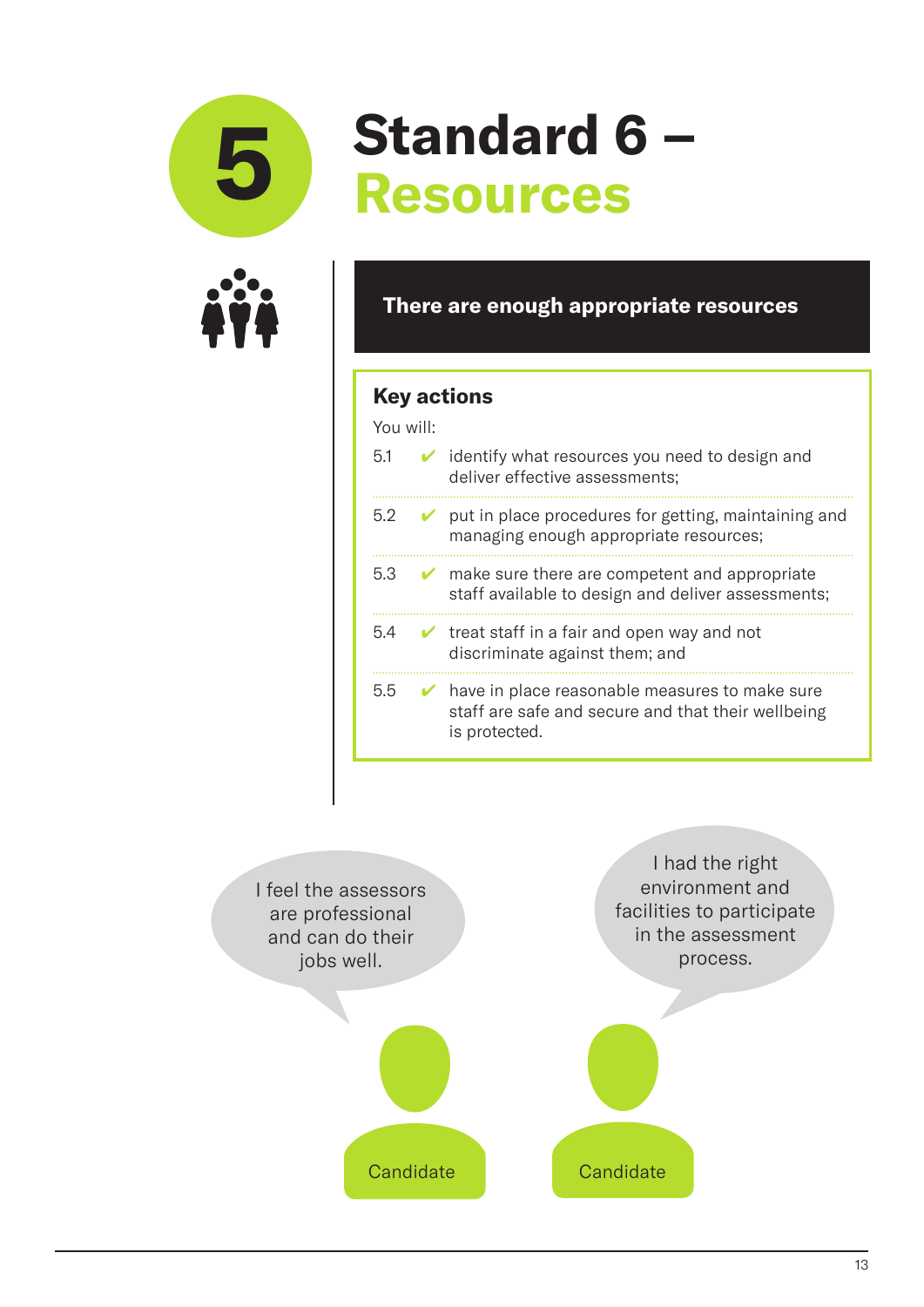



## **6 Standard 7 – Communication**

#### **Communication is open and accessible**

#### **Key actions**



| 6.1 |        | $\triangleright$ establish and maintain appropriate and accessible<br>communication with candidates and organisations; |
|-----|--------|------------------------------------------------------------------------------------------------------------------------|
| 6.2 |        | $\triangleright$ provide relevant, clear and accurate information<br>about assessment services;                        |
| 6.3 |        | $\bullet$ communicate clearly, accurately and in good time;                                                            |
| 6.4 | $\sim$ | respond to queries appropriately and in good<br>time; and                                                              |
| 6.5 |        | $\triangleright$ provide effective reporting and analysis to<br>organisations, when required.                          |

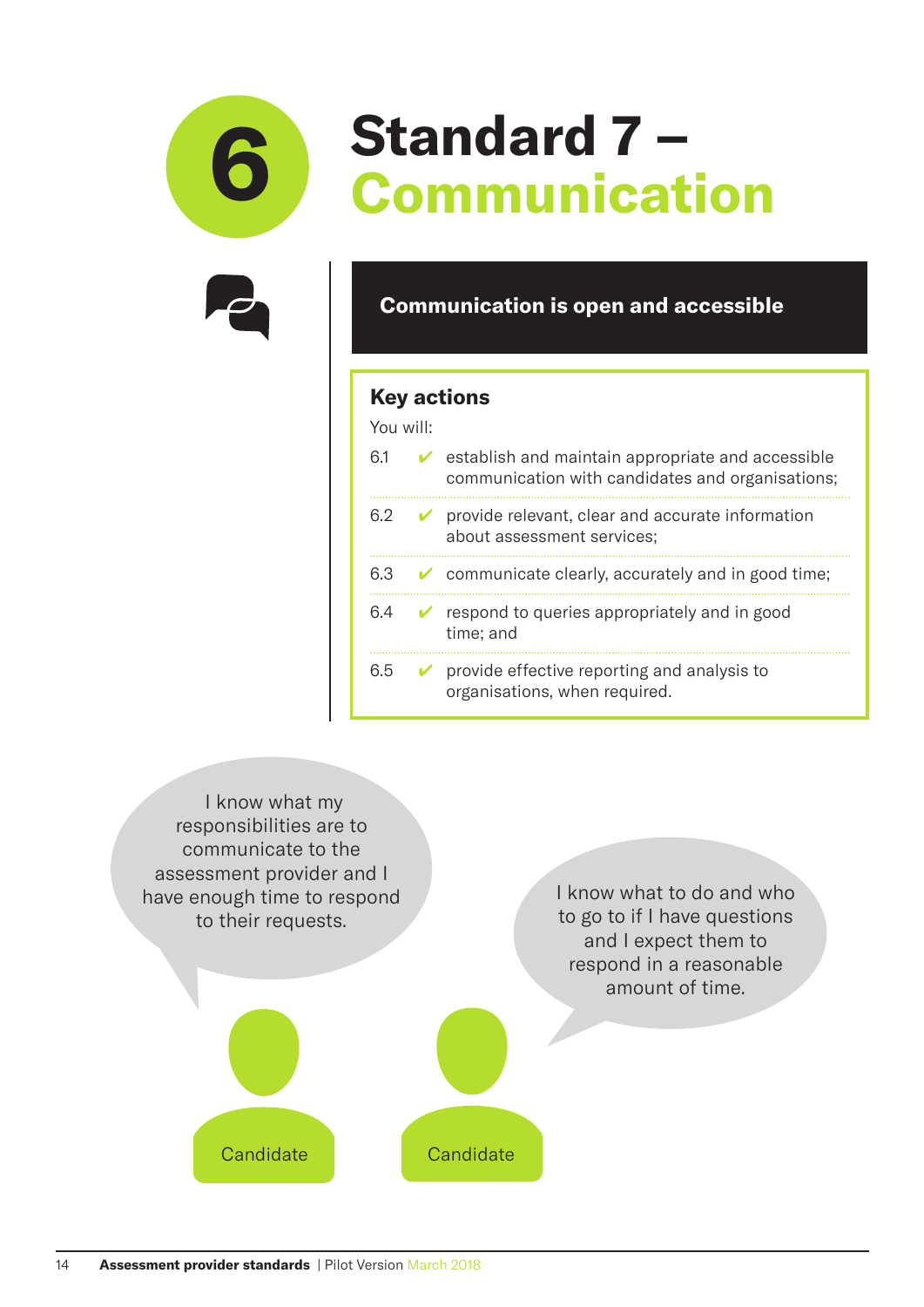



## **7 Standard 8 – Administration**

#### **Administration systems are secure and accurate**

#### **Key actions**

| You will: |    |                                                                                                                 |
|-----------|----|-----------------------------------------------------------------------------------------------------------------|
| 7.1       |    | provide effective administrative and logistical<br>support for candidates and organisations;                    |
| 7.2       | V. | establish and put in place procedures for safely<br>and securely managing confidential assessment<br>materials; |
| 7.3       |    | store candidates' information using secure and<br>appropriate data-management procedures;                       |
| 7.4       |    | make sure assessment results are delivered and can<br>be retrieved (if necessary) in good time; and             |
| 7.5       |    | keep candidates' information and records<br>confidential.                                                       |